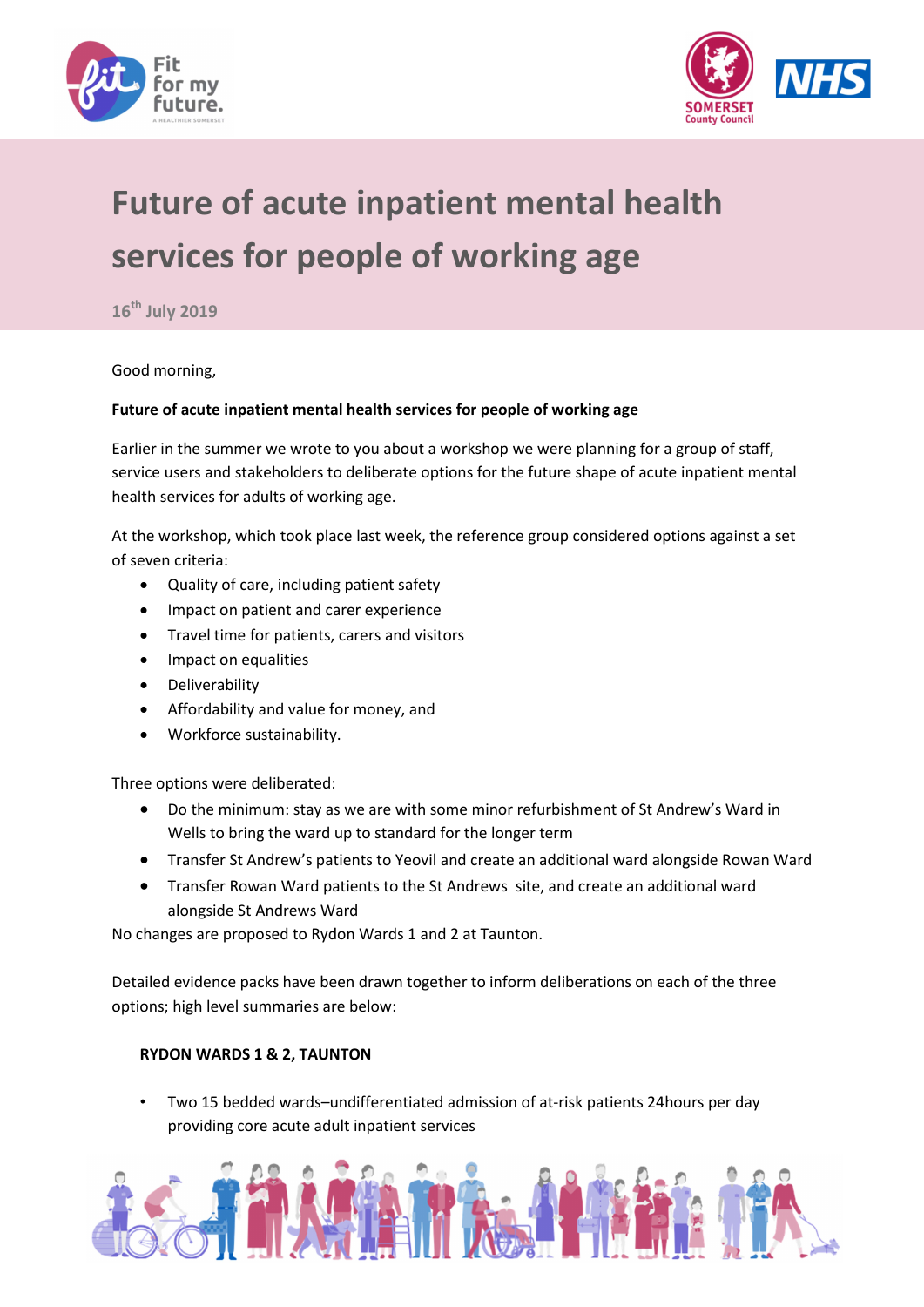- Psychiatric Intensive Care Unit, and Section 136 suite (designated 'place of safety') on site
- 24 hour psychiatric doctor cover so can take admissions, perform assessments and attend in emergencies 24/7
- Musgrove Park Hospital A&E close by

## Which means….

- Staff from other wards close by to provide immediate support in response to both physical and mental health emergencies
- 24/7 psychiatric doctor onsite to assess and prescribe rapid tranquilisation in a mental health crisis
- A&E close by to provide urgent treatment for physical injuries after suicide attempts, such as serious and significant self harm, & other medical conditions

# ST ANDREW'S WARD, WELLS

- Stand-alone ward; 14 beds
- Isolated unit; no other inpatient staff close by
- Monday-Friday 9am-5pm psychiatric cover on-site but no admissions after 3pm
- Out of hours cover provided by on-call psychiatric consultant (phone support) & out of hours GP (no formal psychiatry training)
- Nearest ED 45 minutes away by ambulance (not including waiting time for ambulance) Which means….
- Staff dependent on police to provide support to regain control of challenging situations
- No-one available to prescribe rapid tranquilisation out of hours so mitigation in place to keep high risk patients at Taunton
- Recovery from serious suicide attempts, such as serious and significant self-harm, seriously compromised; recovery dependent on severity of attempt & time taken for ambulance to arrive, and then reach the Emergency Department at the Royal United Hospital, Bath.

### ROWAN WARD, YEOVIL

- Stand-alone ward; 18 beds
- Section 136 suite (designated 'place of safety')
- Isolated unit; no other inpatient staff close by
- 24/7 psychiatric doctor cover on site so can take admissions 24/7 and assess in an emergency
- Yeovil A&E close by

Which means….

- Staff dependent on police to provide support to regain control of challenging situations; strong relationship & good response times due to presence of S136 suite
- 24/7 psychiatric doctor onsite to assess and prescribe rapid tranquilisation
- A&E close by to provide urgent treatment for physical injuries after suicide attempts, such as serious and significant self-harm, & other medical conditions.